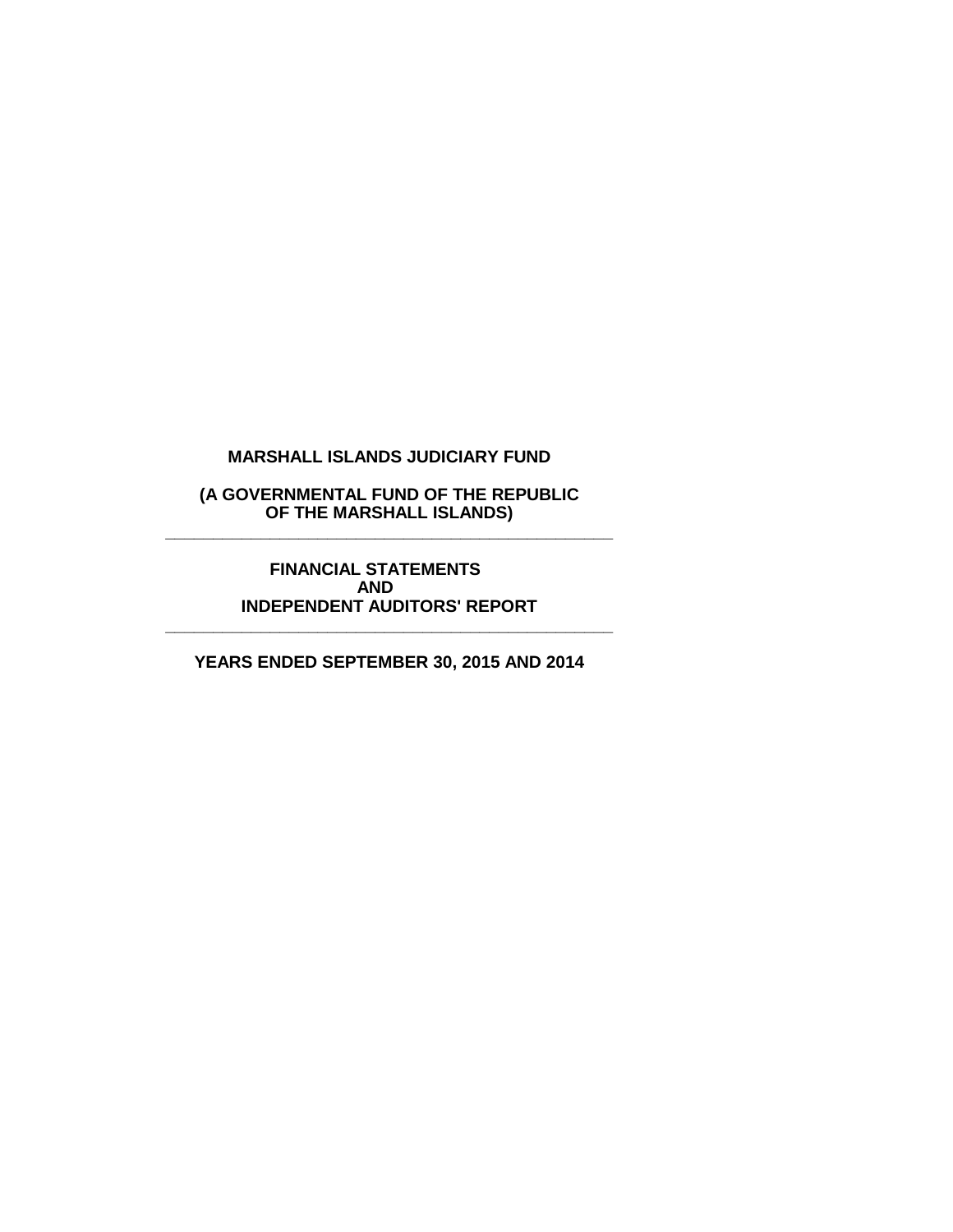Years Ended September 30, 2015 and 2014 Table of Contents

|      |                                                                                                                                                                            | Page No.    |
|------|----------------------------------------------------------------------------------------------------------------------------------------------------------------------------|-------------|
| I.   | <b>INDEPENDENT AUDITORS' REPORT</b>                                                                                                                                        |             |
| II.  | <b>FINANCIAL STATEMENTS:</b>                                                                                                                                               |             |
|      | <b>Balance Sheets</b><br>Statements of Revenues, Expenditures and Changes in Fund Balance<br>Notes to Financial Statements                                                 | 3<br>4<br>5 |
| III. | INDEPENDENT AUDITORS' REPORT ON COMPLIANCE WITH<br><b>LAWS AND REGULATIONS</b>                                                                                             |             |
|      | Independent Auditors' Report on Internal Control Over<br>Financial Reporting and on Compliance and Other Matters<br>Based on an Audit of Financial Statements Performed in |             |
|      | Accordance with Government Auditing Standards                                                                                                                              | 11          |
|      | Unresolved Prior Year Findings                                                                                                                                             | 13          |
|      |                                                                                                                                                                            |             |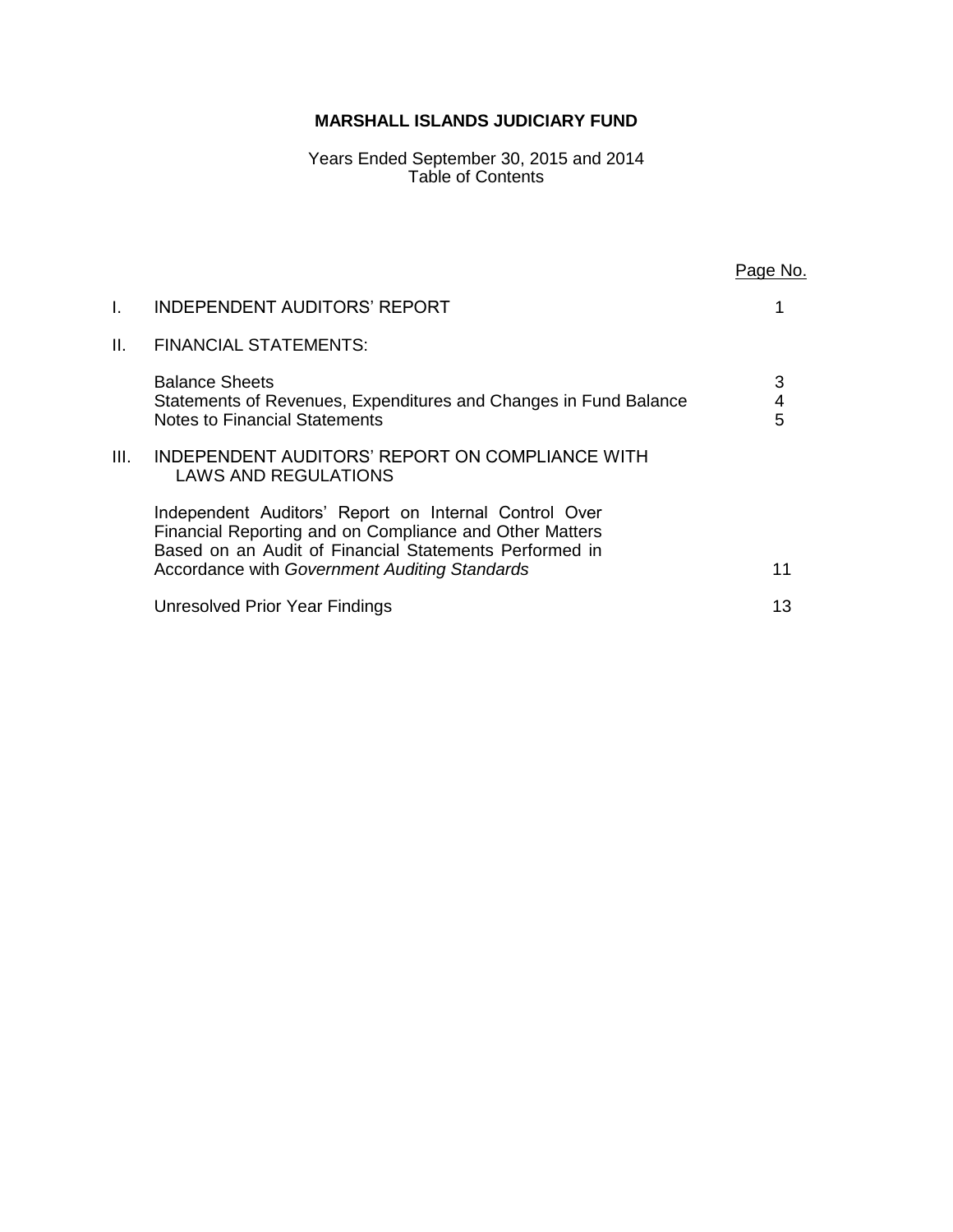# Deloitte.

Deloitte & Touche LLP 361 South Marine Corps Drive Tamuning, GU 96913-3911 USA Tel: (671)646-3884 Fax: (671)649-4932 www.deloitte.com

# **INDEPENDENT AUDITORS' REPORT**

Honorable Carl B. Ingram Chief Justice of the High Court Republic of the Marshall Islands

# **Report on the Financial Statements**

We have audited the accompanying financial statements of the Marshall Islands Judiciary Fund, a governmental fund of the Republic of the Marshall Islands, which comprise the balance sheets as of September 30, 2015 and 2014, and the related statements of revenues, expenditures, and changes in fund balance for the years then ended, and the related notes to the financial statements.

# *Management's Responsibility for the Financial Statements*

Management is responsible for the preparation and fair presentation of these financial statements in accordance with accounting principles generally accepted in the United States of America; this includes the design, implementation, and maintenance of internal control relevant to the preparation and fair presentation of financial statements that are free from material misstatement, whether due to fraud or error.

# *Auditors' Responsibility*

Our responsibility is to express an opinion on these financial statements based on our audits. We conducted our audits in accordance with auditing standards generally accepted in the United States of America and the standards applicable to financial audits contained in *Government Auditing Standards,* issued by the Comptroller General of the United States. Those standards require that we plan and perform the audit to obtain reasonable assurance about whether the financial statements are free from material misstatement.

An audit involves performing procedures to obtain audit evidence about the amounts and disclosures in the financial statements. The procedures selected depend on the auditor's judgment, including the assessment of the risks of material misstatement of the financial statements, whether due to fraud or error. In making those risk assessments, the auditor considers internal control relevant to the entity's preparation and fair presentation of the financial statements in order to design audit procedures that are appropriate in the circumstances, but not for the purpose of expressing an opinion on the effectiveness of the entity's internal control. Accordingly, we express no such opinion. An audit also includes evaluating the appropriateness of accounting policies used and the reasonableness of significant accounting estimates made by management, as well as evaluating the overall presentation of the financial statements.

We believe that the audit evidence we have obtained is sufficient and appropriate to provide a basis for our audit opinion.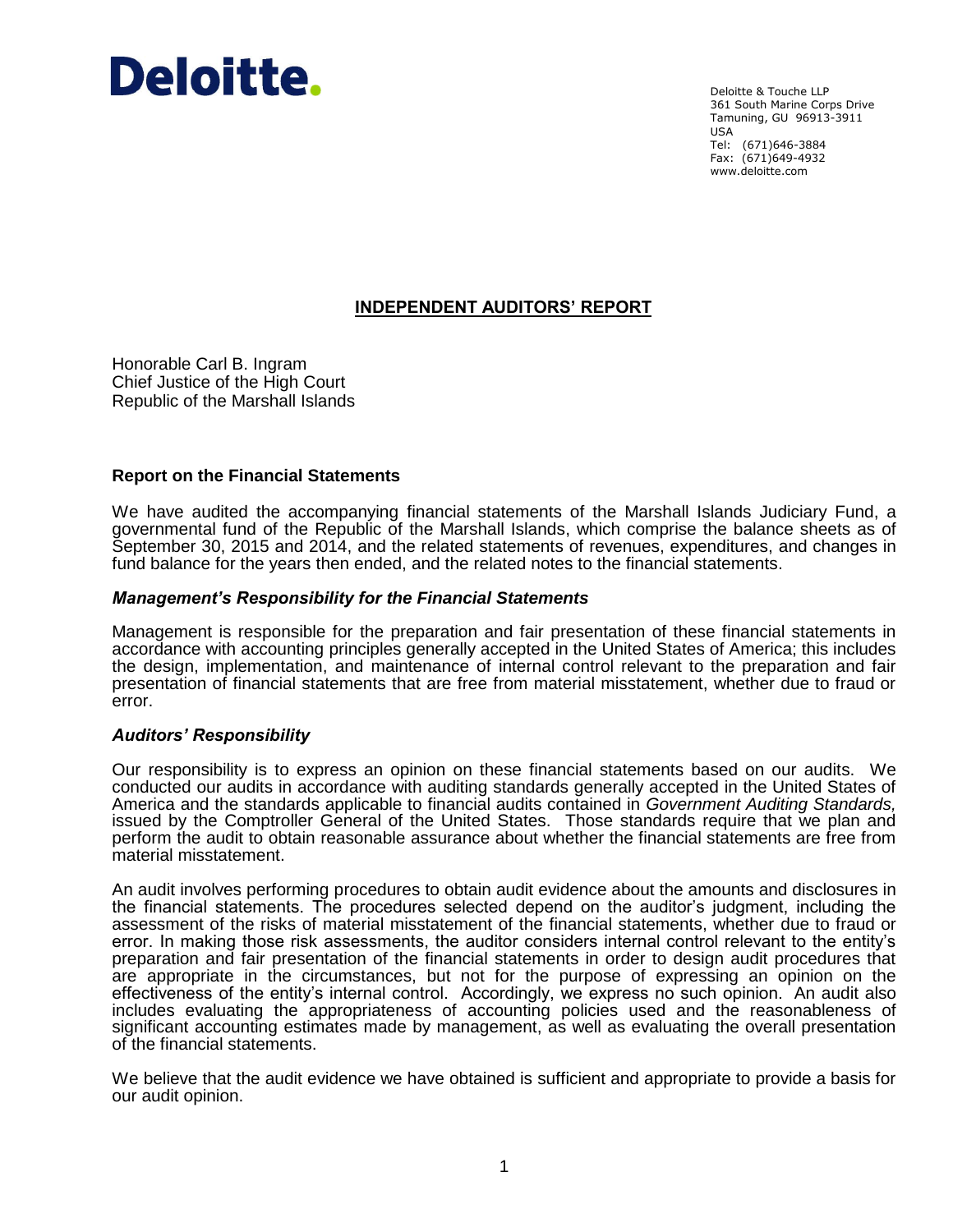# *Opinion*

In our opinion, the financial statements referred to above present fairly, in all material respects, the financial position of the Marshall Islands Judiciary Fund as of September 30, 2015 and 2014, and the results of its operations for the years then ended in accordance with accounting principles generally accepted in the United States of America.

# *Emphasis of Matter - Reporting Entity*

As discussed in Note 1 to the financial statements, the financial statements referred to above present only the Marshall Islands Judiciary Fund and are not intended to present fairly the financial position and results of operations of the Republic of the Marshall Islands in conformity with accounting principles generally accepted in the United States of America.

# **Other Reporting Required by** *Government Auditing Standards*

In accordance with *Government Auditing Standards*, we have also issued our report dated May 24, 2016, on our consideration of the Marshall Islands Judiciary Fund's internal control over financial reporting and on our tests of its compliance with certain provisions of laws, regulations, contracts, and grant agreements and other matters. The purpose of that report is to describe the scope of our testing of internal control over financial reporting and compliance and the results of that testing, and not to provide an opinion on internal control over financing reporting or on compliance. That report is an integral part of an audit performed in accordance with *Government Auditing Standards* in considering the Marshall Islands Judiciary Fund's internal control over financial reporting and compliance.

 $\frac{1}{\sqrt{2}}$ 

May 24, 2016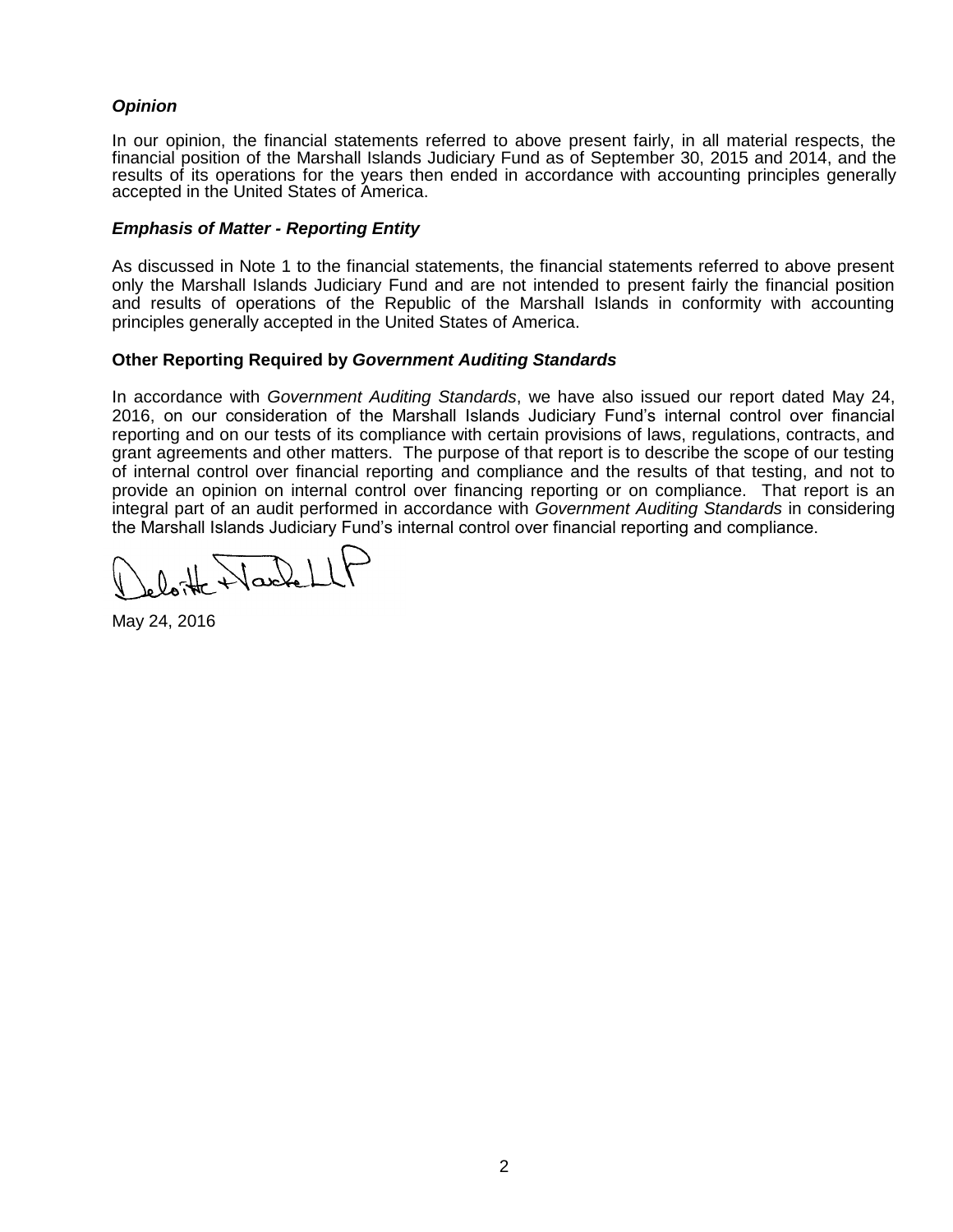# Balance Sheets September 30, 2015 and 2014

|                                                                    | 2015                      | 2014            |
|--------------------------------------------------------------------|---------------------------|-----------------|
| <b>ASSETS</b>                                                      |                           |                 |
| Cash                                                               | \$<br>326,752 \$          | 260,577         |
| <b>LIABILITIES AND FUND BALANCE</b>                                |                           |                 |
| Liabilities:<br>Accounts payable<br>Other liabilities and accruals | \$<br>$5,188$ \$<br>5,985 | 6,124<br>11,342 |
| <b>Total liabilities</b>                                           | 11,173                    | 17,466          |
| Contingency                                                        |                           |                 |
| Fund balance:<br>Committed                                         | 315,579                   | 243,111         |
| Total liabilities and fund balance                                 | \$<br>326,752 \$          | 260,577         |
|                                                                    |                           |                 |

See accompanying notes to financial statements.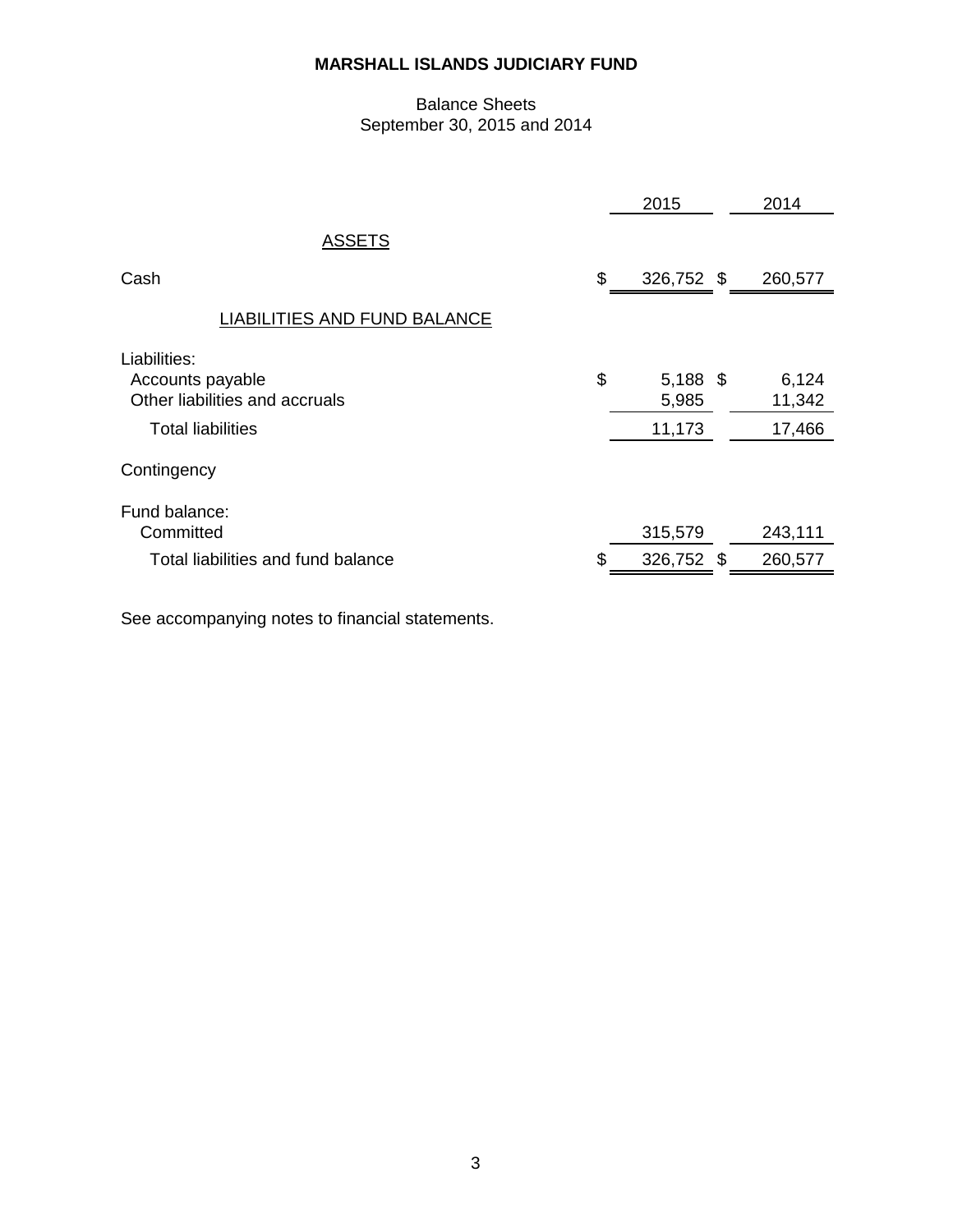# Statements of Revenues, Expenditures, and Changes in Fund Balance Years Ended September 30, 2015 and 2014

|                                           |    | 2015      | 2014          |
|-------------------------------------------|----|-----------|---------------|
| Revenues:                                 |    |           |               |
| Nitijela appropriation                    | \$ | 943,390   | \$<br>977,448 |
| Fines and fees                            |    | 48,302    | 62,387        |
| Interest                                  |    | 1,022     | 681           |
| Other                                     |    | 41,803    | 31,597        |
| <b>Total revenues</b>                     |    | 1,034,517 | 1,072,113     |
| Expenditures:                             |    |           |               |
| Salaries, wages and benefits              |    | 574,324   | 594,555       |
| Capital outlay                            |    | 80,050    | 56,068        |
| Leased housing                            |    | 67,500    | 68,040        |
| <b>Utilities</b>                          |    | 54,344    | 80,291        |
| Supplies and materials                    |    | 48,377    | 27,327        |
| Communications                            |    | 44,290    | 50,740        |
| Travel                                    |    | 32,658    | 65,378        |
| Repairs and maintenance                   |    | 17,508    | 6,927         |
| <b>Professional services</b>              |    | 12,582    | 7,915         |
| <b>POL</b>                                |    | 9,909     | 11,492        |
| Miscellaneous                             |    | 20,507    | 23,868        |
| <b>Total expenditures</b>                 |    | 962,049   | 992,601       |
| Net change in fund balance                |    | 72,468    | 79,512        |
| Fund balance at the beginning of the year |    | 243,111   | 163,599       |
| Fund balance at the end of the year       | \$ | 315,579   | 243,111       |

See accompanying notes to financial statements.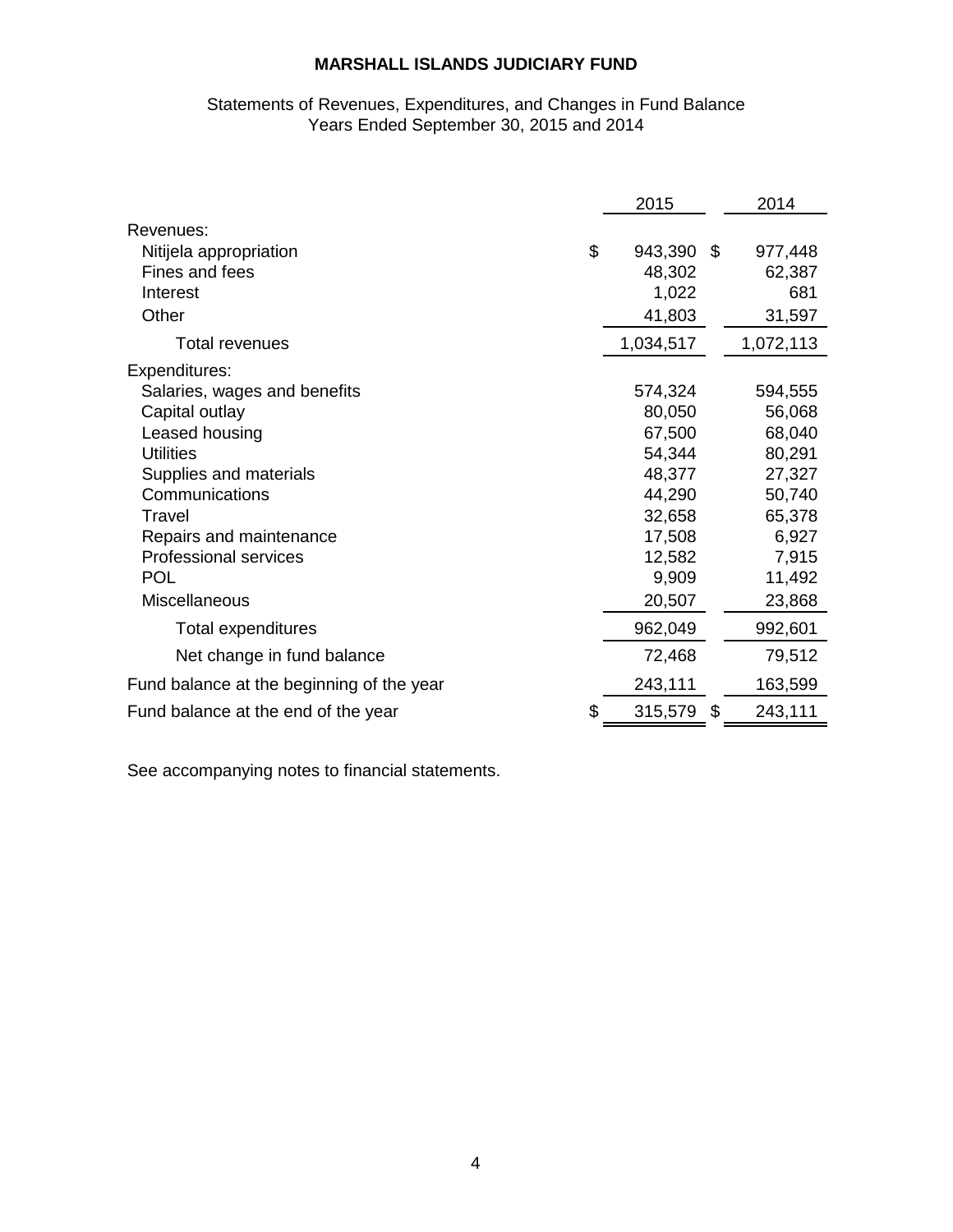Notes to Financial Statements September 30, 2015 and 2014

## (1) Organization

The Marshall Islands Constitution vests the country's judicial power in an independent judiciary. The Marshall Islands judiciary (the Judiciary) includes a supreme court, high court, traditional rights court, district court, and community courts as well as a judicial service commission and court staff. The Judiciary officially commenced operation on March 3, 1982, assuming judicial functions in the Marshall Islands that had been discharged by the Trust Territory of the Pacific Islands courts.

The Marshall Islands Judiciary Fund (the Fund), a governmental fund of the Republic of the Marshall Islands (RepMar), was established pursuant to the Judiciary Fund Act 1989, as amended. The objective of the Fund is to establish a more efficient means for administration of funds received by the Judiciary and for related purposes. The Fund is primarily funded through operational appropriations from the Nitijela (the RepMar Legislature).

The Chief Justice of the High Court and the Clerk of the Courts acting together are responsible for opening and maintaining bank accounts as is necessary for the efficient operation of the Judiciary and for setting policy, strategy and financial guidelines for the day-to-day operations of the Judiciary.

The accompanying financial statements relate solely to those accounting records maintained by the Judiciary, and do not incorporate any accounts related to any other departments or agencies of RepMar that may be accounted for by RepMar's Treasury. The Fund is considered to be a blended component unit (a governmental fund) of RepMar.

#### (2) Summary of Significant Accounting Policies

The accompanying financial statements have been prepared in accordance with accounting principles generally accepted in the United States of America (GAAP) as applied to governmental units. The Governmental Accounting Standards Board (GASB) is the recognized standardsetting body for establishing governmental accounting and financial reporting principles. The more significant of the Fund's accounting policies are described below:

#### Measurement Focus and Basis of Accounting

The Fund reports its financial position and the results of operations in one governmental fund. A fund is a separate accounting entity with a self-balancing set of accounts. They are concerned only with the measurement of financial position and are not involved with measurement of results of operations. Fund accounting is designed to demonstrate legal compliance and to aid financial management by segregating transactions related to certain government functions or activities. Governmental funds are used to account for all or most of a government's general activities, including the collection and disbursement of earmarked monies (special revenue funds).

#### Basis of Presentation

The accounting and financial reporting treatment applied to a fund is determined by its measurement focus. All governmental funds are accounted for using a current financial resources measurement focus. With this measurement focus, only current assets and current liabilities generally are included in the balance sheet. Operating statements of these funds present increases (i.e., revenues and other financing sources) and decreases (i.e., expenditures and other financing uses) in fund balance.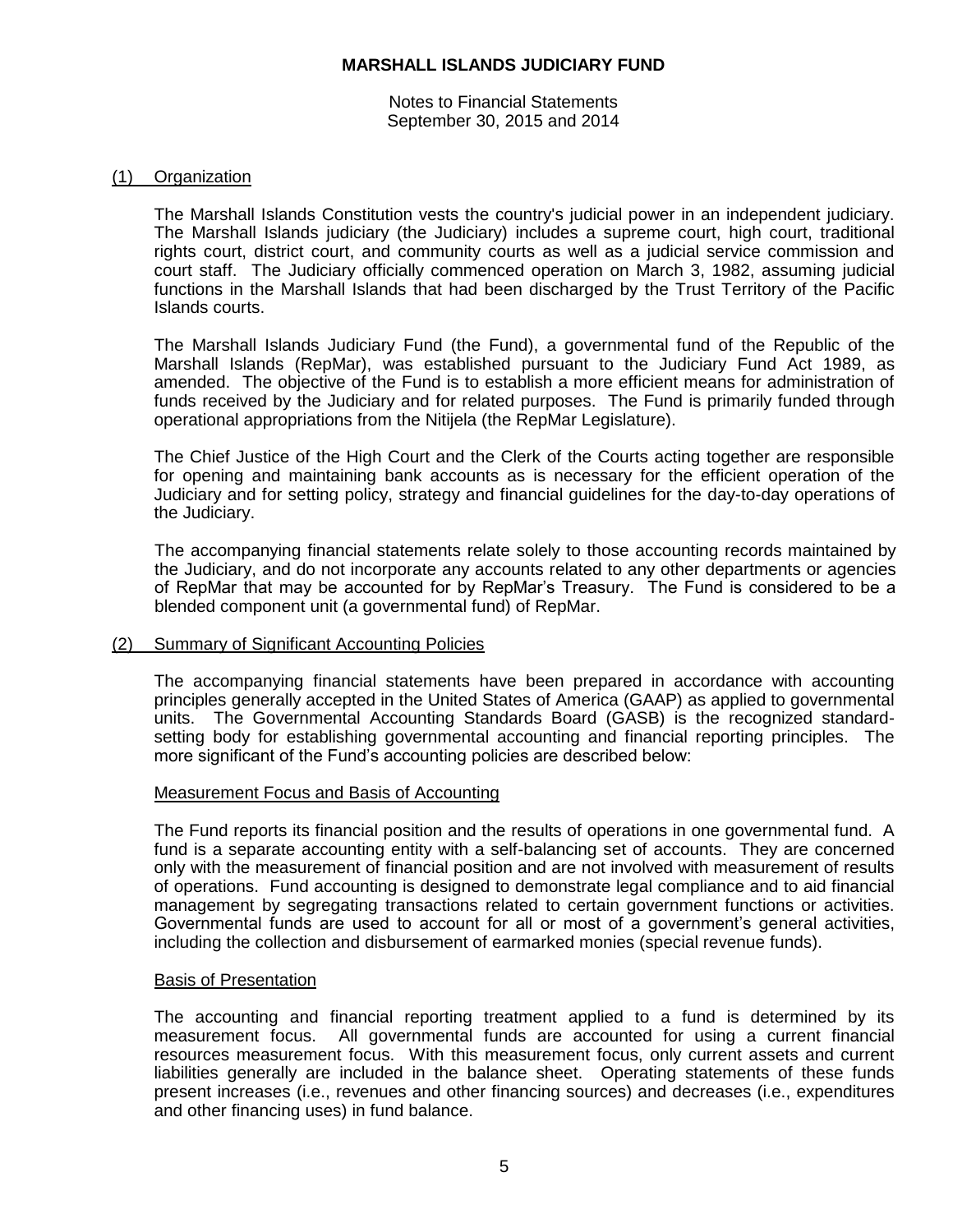Notes to Financial Statements September 30, 2015 and 2014

# (2) Summary of Significant Accounting Policies, Continued

## Basis of Presentation, Continued

The modified accrual basis of accounting is used by all governmental fund types. Under the modified accrual basis of accounting, revenues are recognized when susceptible to accrual (i.e. when they become both measurable and available). "Measurable" means the amount of the transaction can be determined and "available" means collectible within the current period or soon enough thereafter to be used to pay liabilities of the current period. For this purpose, the Fund considers revenues to be available if they are collected within 90 days of the end of the current fiscal period. Expenditures are recorded when the related fund liability is incurred.

# Budget

An annual appropriated budget has not been formally adopted on a legal basis or a basis consistent with GAAP. Accordingly, a budget to actual presentation is not required or presented.

# Cash

The deposit and investment policies of the Fund are governed by 3 MIRC 7, *Investments of Public Funds*, and 11 MIRC 1, *Financial Management*. Custodial credit risk is the risk that in the event of a bank failure, the Fund's deposits may not be returned to it. Such deposits are not covered by depository insurance and are either uncollateralized or collateralized with securities held by the pledging financial institution or held by the pledging financial institution but not in the depositor-government's name. The Fund does not have a deposit policy for custodial credit risk.

For purposes of the balance sheets, cash is defined as cash on hand and cash held in demand accounts. As of September 30, 2015 and 2014, the carrying amounts of cash were \$326,752 and \$260,577, respectively, and the corresponding bank balances were \$331,614 and \$262,500, respectively. Of the bank balances, \$99,115 and \$124,539, respectively, are maintained in a financial institution subject to Federal Deposit Insurance Corporation (FDIC) insurance with the remaining amounts of \$232,499 and \$137,961, respectively, being maintained in a financial institution not subject to depository insurance. As of September 30, 2015 and 2014, bank deposits in the amount of \$99,115 and \$124,539, respectively, were FDIC insured. The Fund does not require collateralization of its cash deposits; therefore, deposit levels in excess of FDIC insurance coverage are uncollateralized. Accordingly, these deposits are exposed to custodial credit risk.

#### Compensated Absences

The Fund recognizes expenditures for annual leave and sick leave when leave is actually taken. Accordingly, unused annual leave and sick leave are not included as an obligation within the balance sheet unless such leave is expected to be liquidated with expendable available financial resources, at which time expenditures and related fund liabilities would be recognized.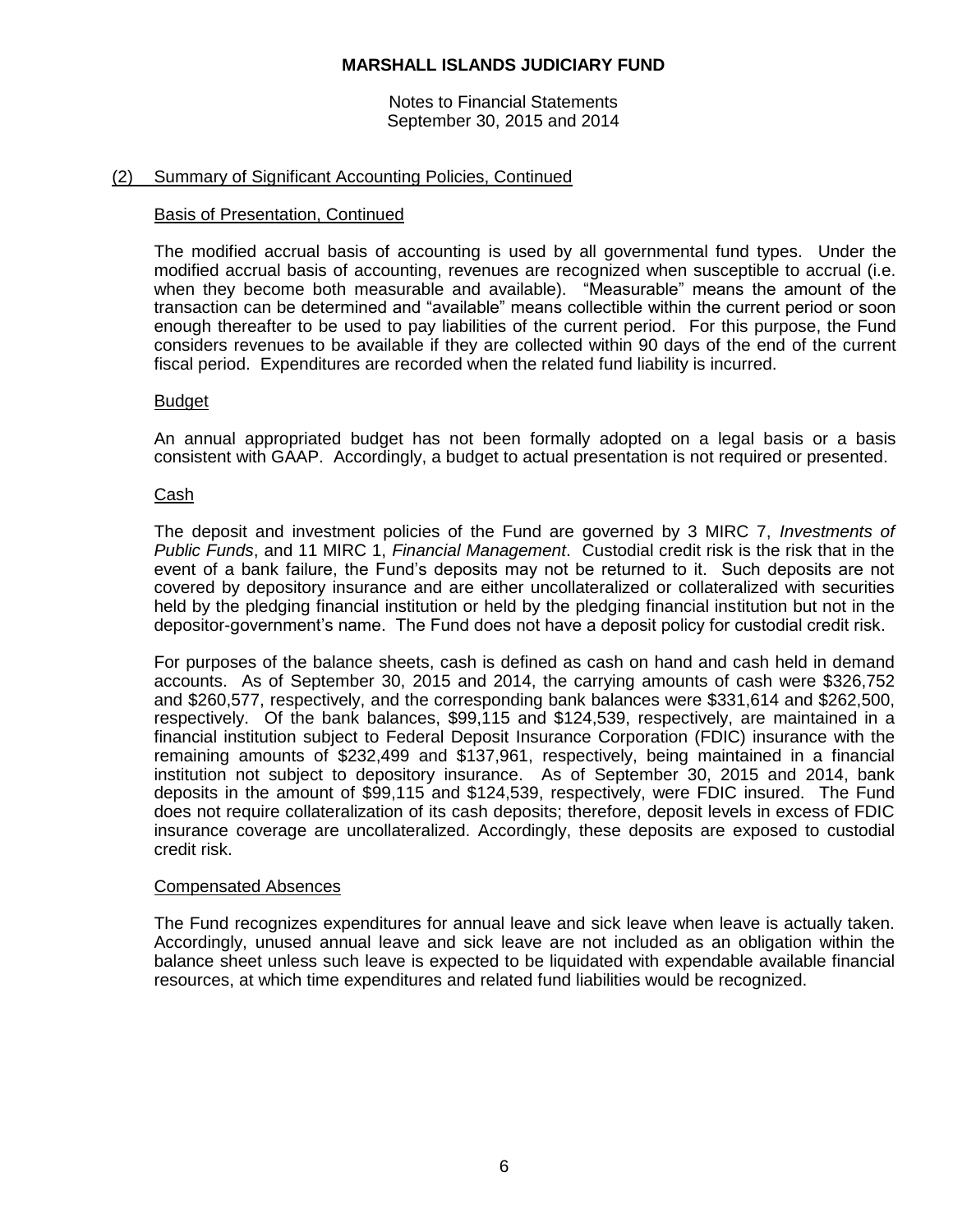#### Notes to Financial Statements September 30, 2015 and 2014

# (2) Summary of Significant Accounting Policies, Continued

## Fund Balance

Fund balance classifications are based on the extent to which the Fund is bound to honor constraints on the specific purposes for which amounts in those funds can be spent and are reported under the following fund balance classifications:

- Non-spendable includes fund balance amounts that cannot be spent either because it is not in spendable form or because of legal or contractual constraints.
- Restricted includes fund balance amounts that are constrained for specific purposes which are externally imposed by providers, such as creditors or amounts constrained due to constitutional provisions or enabling legislation.
- Committed includes fund balance amounts that are constrained for specific purposes that are internally imposed by the government through formal action of the highest level of decision making authority and does not lapse at year-end.
- Assigned includes fund balance amounts that are intended to be used for specific purposes that are neither considered restricted or committed.
- Unassigned includes negative fund balances in other governmental funds.

Restricted/committed amounts are spent first when both restricted and unrestricted fund balance is available unless there are legal documents/contracts that prohibit doing this. In addition, committed, then assigned, and lastly unassigned amounts of unrestricted fund balance are expended in that order.

A formal minimum fund balance policy has not been adopted.

# Taxes

The Fund and related transactions are not subject to any tax, rate, charge, or impost under any other law.

# **Estimates**

The preparation of financial statements in conformity with GAAP requires management to make estimates and assumptions that affect the reported amounts of assets and liabilities and disclosure of contingent assets and liabilities at the date of the financial statements and the reported amounts of revenues and expenses during the reporting period. Actual results could differ from those estimates.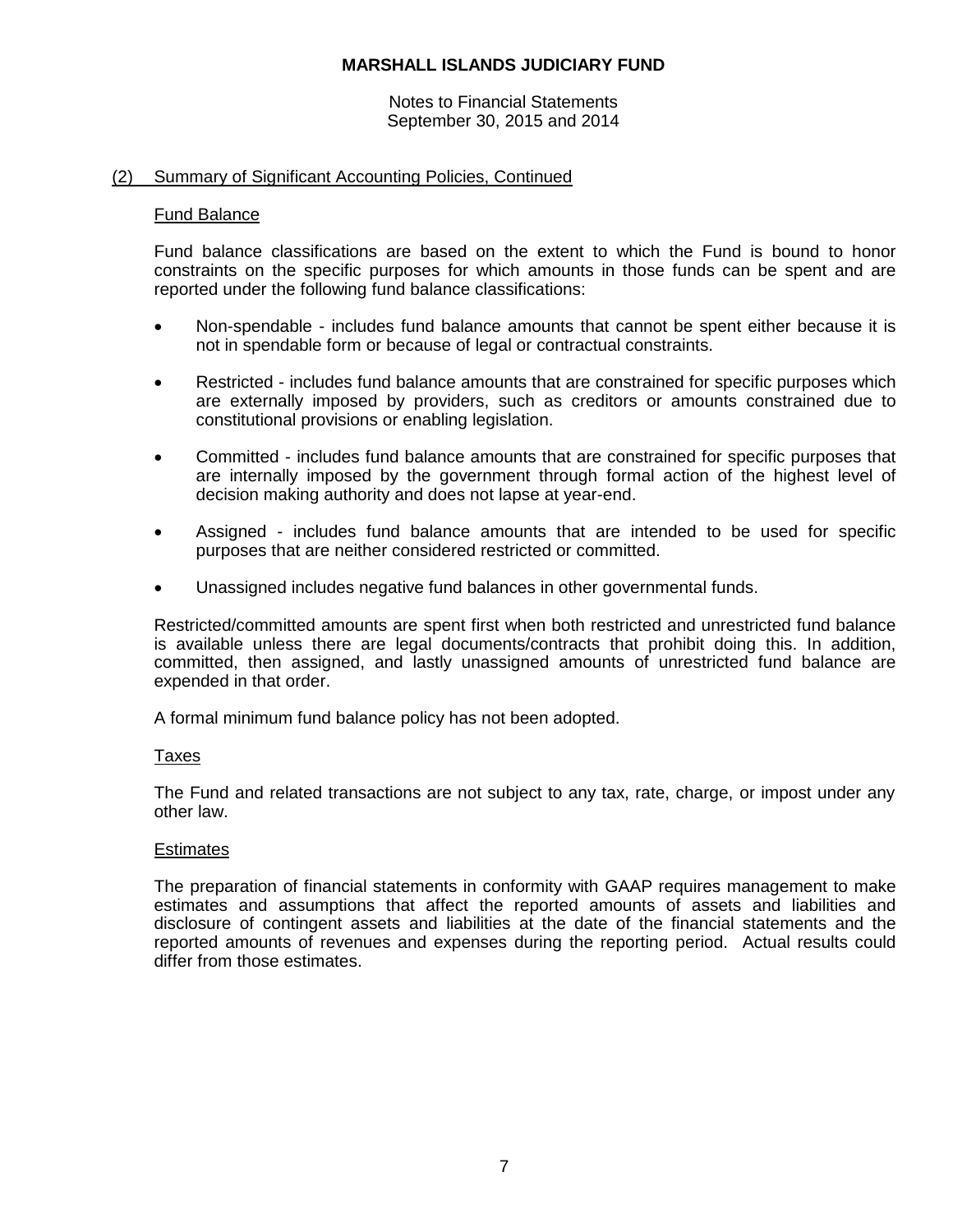Notes to Financial Statements September 30, 2015 and 2014

# (2) Summary of Significant Accounting Policies, Continued

#### New Accounting Standards

During the year ended September 30, 2015, the Fund implemented the following pronouncements:

- GASB S*tatement* No. 68, *Accounting and Financial Reporting for Pensions,* and GASB Statement No. 71, *Pension Transition for Contributions Made Subsequent to the Measurement Date - an amendment of GASB Statement No. 68,* which revise and establish new financial reporting requirements for most governments that provide their employees with pension benefits. The implementation of these statements did not have a material effect on the accompanying financial statements.
- GASB Statement No. 69, *Government Combinations and Disposals of Government Operations,* which improves accounting and financial reporting for state and local governments' combinations and disposals of government operations. Government combinations include mergers, acquisitions, and transfers of operations. A disposal of government operations can occur through a transfer to another government or a sale. The implementation of this statement did not have a material effect on the accompanying financial statements.

In February 2015, GASB issued Statement No. 72, *Fair Value Measurement and Application,*  which addresses accounting and financial reporting issues related to fair value measurements and requires entities to expand their fair value disclosures by determining major categories of debt and equity securities within the fair value hierarchy on the basis of the nature and risk of the investment. The provisions in Statement 72 are effective for fiscal years beginning after June 15, 2015. Management believes that the implementation of this statement only requires additional disclosures to be made about fair value measurements, the level of fair value hierarchy, and valuation techniques and will not have a material effect on the financial statements.

In June 2015, GASB issued Statement No. 73, *Accounting and Financial Reporting for Pensions and Related Assets That Are Not Within the Scope of GASB Statement 68, and Amendments to Certain Provisions of GASB Statements 67 and 68*, which aligns the reporting requirements for pensions and pension plans not covered in GASB Statements 67 and 68 with the reporting requirements in Statement 68. The provisions in Statement No. 73 are effective for fiscal years beginning after June 15, 2015, with the exception of the provisions that address employers and governmental non-employer contributing entities for pensions that are not within the scope of Statement 68, which are effective for fiscal years beginning after June 15, 2016. Management does not believe that the implementation of this statement will have a material effect on the financial statements.

In June 2015, GASB issued Statement No. 74, *Financial Reporting for Postemployment Benefit Plans Other Than Pension Plans*, which replaces Statements No. 43, *Financial Reporting for Postemployment Benefit Plans Other Than Pension Plans*, as amended, and No. 57, *OPEB Measurements by Agent Employers and Agent Multiple-Employer Plans*, and addresses financial reporting requirements for governments whose employees are provided with postemployment benefits other than pensions (other postemployment benefits or OPEB). The provisions in Statement No. 74 are effective for fiscal years beginning after June 15, 2016. Management does not believe that the implementation of this statement will have a material effect on the financial statements.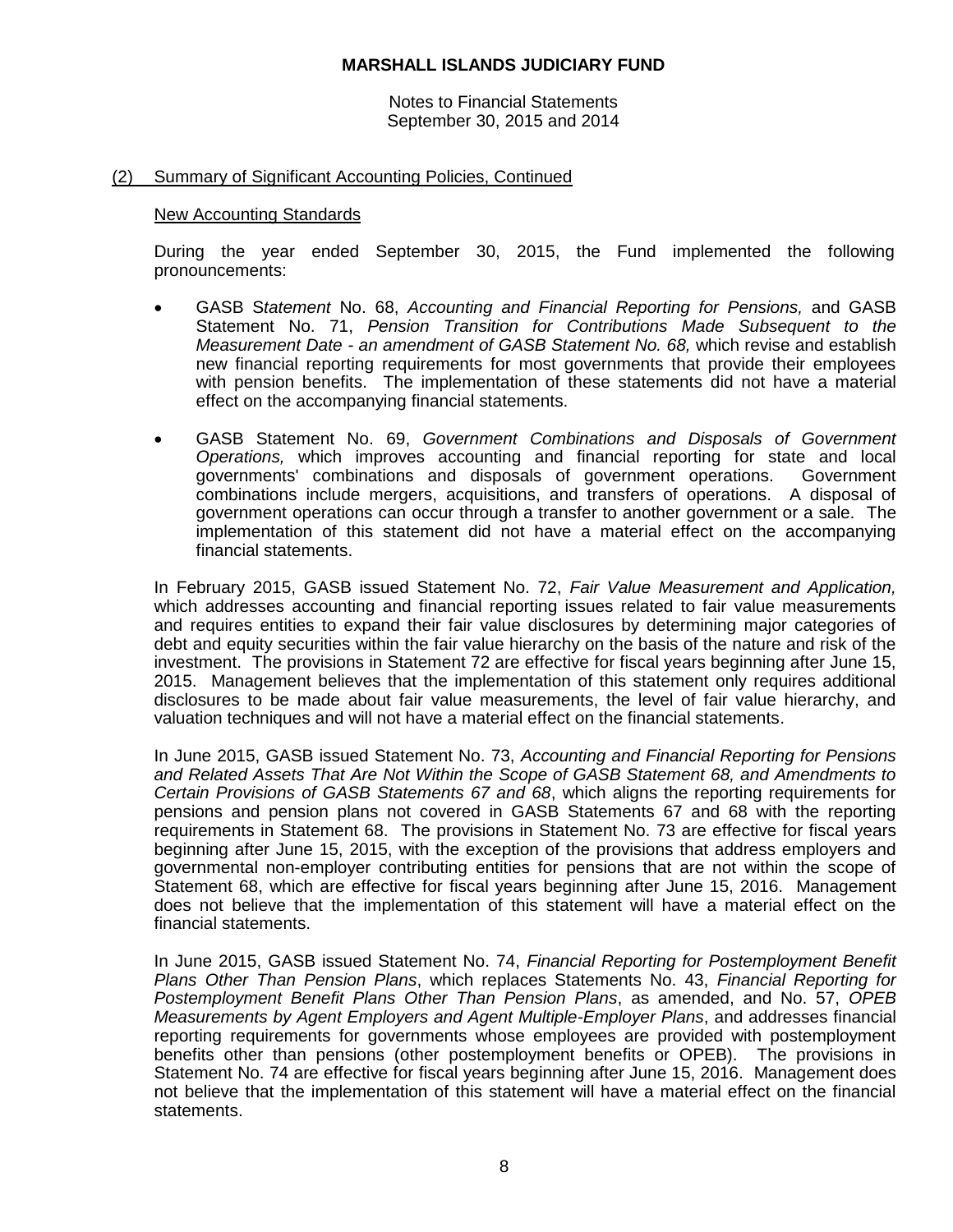Notes to Financial Statements September 30, 2015 and 2014

# (2) Summary of Significant Accounting Policies, Continued

#### New Accounting Standards, Continued

In June 2015, GASB issued Statement No. 75, *Accounting and Financial Reporting for Postemployment Benefits Other Than Pensions*, which replaces the requirements of Statements No. 45, *Accounting and Financial Reporting by Employers for Postemployment Benefits Other Than Pensions*, as amended, and No. 57, *OPEB Measurements by Agent Employers and Agent Multiple-Employer Plans*, and provides guidance on reporting by governments that provide OPEB to their employees and for governments that finance OPEB for employees of other governments. The provisions in Statement No. 75 are effective for fiscal years beginning after June 15, 2017. Management does not believe that the implementation of this statement will have a material effect on the financial statements.

In June 2015, GASB issued Statement No. 76, *The Hierarchy of Generally Accepted Accounting Principles for State and Local Governments*, which eliminates two of the four categories of authoritative GAAP that exist under the existing hierarchy prescribed by Statement 55. The two categories that will remain under the new standard are (1) GASB Statements and (2) GASB technical bulletins and implementation guides in addition to AICPA guidance that the GASB clears. The provisions in Statement No. 76 are effective for fiscal years beginning after June 15, 2015. Management does not believe that the implementation of this statement will have a material effect on the financial statements.

In August 2015, GASB issued Statement No. 77, *Tax Abatement Disclosures*, which requires governments that enter into tax abatement agreements to disclose certain information about the agreements. The provisions in Statement No. 77 are effective for fiscal years beginning after December 15, 2015. Management does not believe that the implementation of this statement will have a material effect on the financial statements.

#### (3) Risk Management

The Fund is exposed to various risks of loss related to torts; theft of; errors and omissions; injuries to employees; and natural disasters. The Fund has elected to purchase commercial insurance from independent third parties for the risks of loss to which it is exposed with respect to the use of motor vehicles. For other risks of loss to which it is exposed, the Fund has elected not to purchase commercial insurance. Instead, the Fund believes it is more economical to manage its risks internally. Claims expenditures and liabilities are reported when it is probable that a loss has occurred and the amount of that loss can be reasonably estimated. These losses include an estimate of claims that have been incurred but not reported. No material losses have resulted from the Fund's risk management activities for the past years.

# (4) Related Party Transactions

The Fund is a governmental fund of RepMar and is thus affiliated with all RepMar-owned and affiliated entities. During the years ended September 30, 2015 and 2014, the Fund recognized certain on-behalf payments as contributions from RepMar, totaling \$585,665 and \$583,213, respectively, representing certain payroll and related expenditures that RepMar paid directly on behalf of the Fund.

During the years ended September 30, 2015 and 2014, the operations of the Fund were funded by appropriations from RepMar of \$943,390 and \$977,448, respectively, of which \$357,725 and \$394,235, respectively, represented cash payments received by the Fund.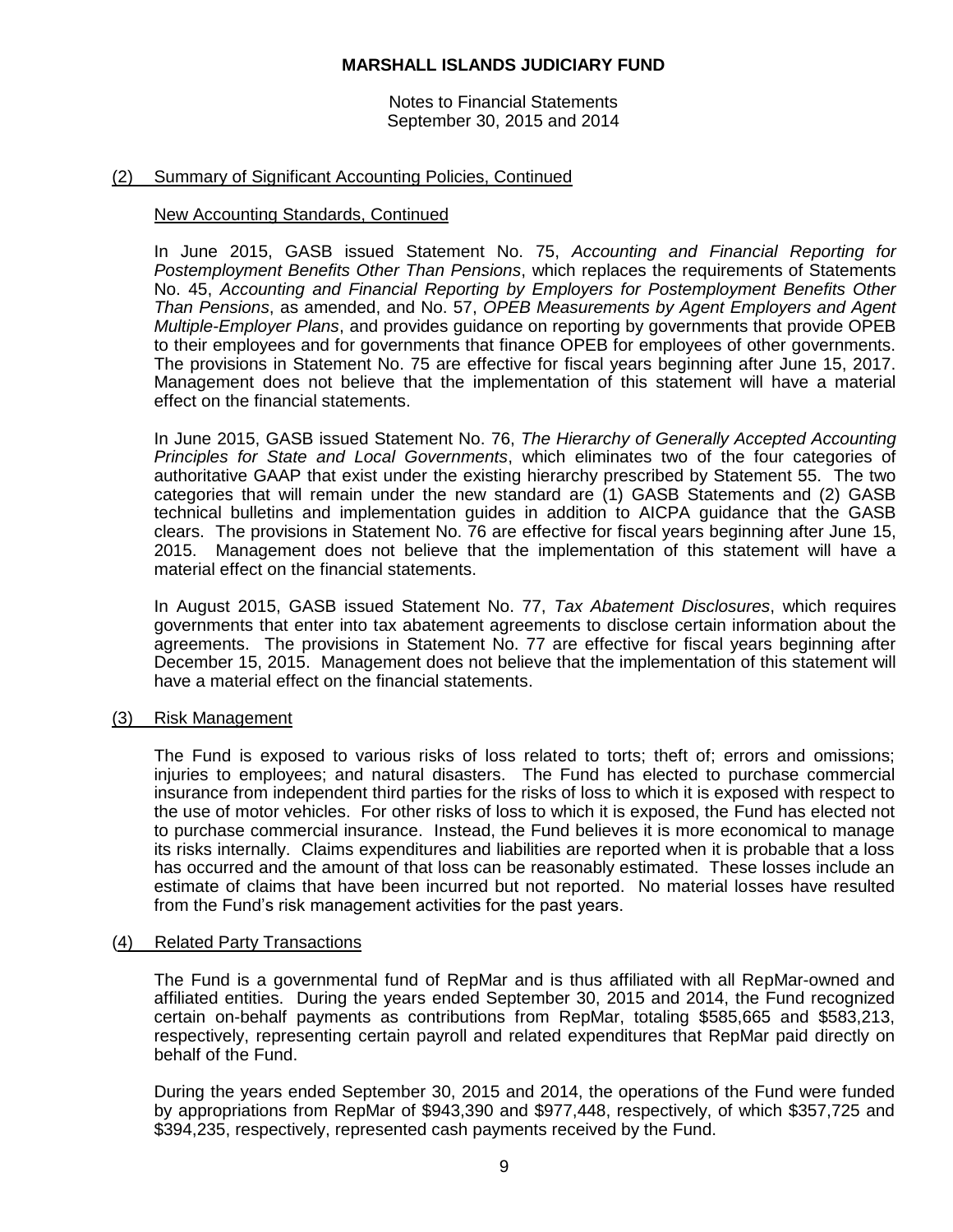Notes to Financial Statements September 30, 2015 and 2014

## (5) Contingency

The Fund receives a substantial amount of its revenue from annual RepMar appropriations. A significant reduction in the level of budgetary support from RepMar, if this were to occur, may have an effect on the Fund's programs and activities. For the year ended September 30, 2016, RepMar appropriated funding to the Fund in the amount of \$1,063,344 for the purpose of funding programs and activities of the Fund.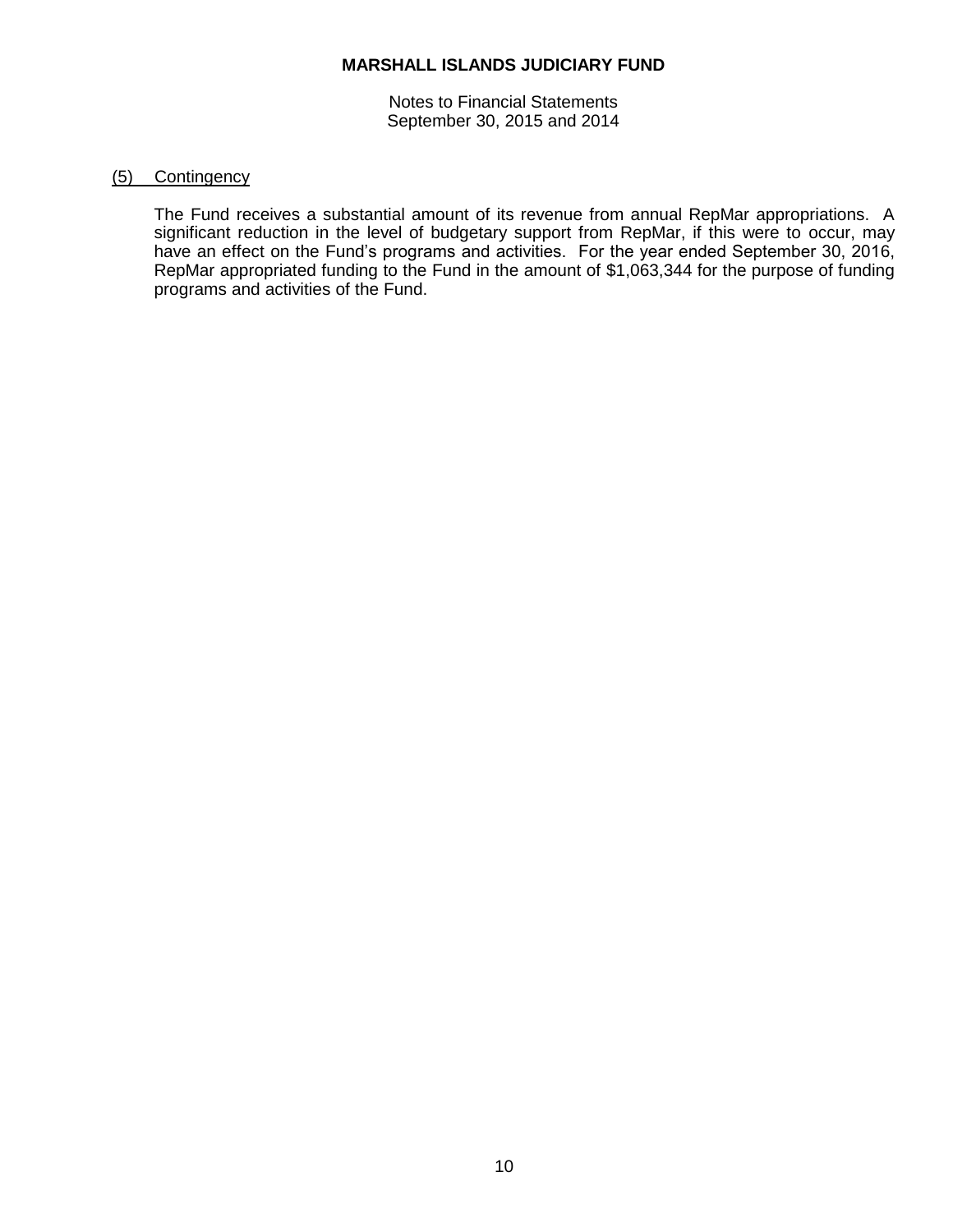# Deloitte.

Deloitte & Touche LLP 361 South Marine Corps Drive Tamuning, GU 96913-3911 USA Tel: (671)646-3884 Fax: (671)649-4932 www.deloitte.com

# **INDEPENDENT AUDITORS' REPORT ON INTERNAL CONTROL OVER FINANCIAL REPORTING AND ON COMPLIANCE AND OTHER MATTERS BASED ON AN AUDIT OF FINANCIAL STATEMENTS PERFORMED IN ACCORDANCE WITH** *GOVERNMENT AUDITING STANDARDS*

Honorable Carl B. Ingram Chief Justice of the High Court Republic of the Marshall Islands:

We have audited, in accordance with the auditing standards generally accepted in the United States of America and the standards applicable to financial audits contained in *Government Auditing Standards* issued by the Comptroller General of the United States, the financial statements of the Marshall Islands Judiciary Fund, which comprise the balance sheet as of September 30, 2015, and the related statement of revenues, expenditures, and changes in fund balance for the year then ended, and the related notes to the financial statements, and have issued our report thereon dated May 24, 2016.

# **Internal Control Over Financial Reporting**

In planning and performing our audit of the financial statements, we considered the Marshall Islands Judiciary Fund's internal control over financial reporting (internal control) to determine the audit procedures that are appropriate in the circumstances for the purpose of expressing our opinion on the financial statements, but not for the purpose of expressing an opinion on the effectiveness of the Marshall Islands Judiciary Fund's internal control. Accordingly, we do not express an opinion on the effectiveness of the Marshall Islands Judiciary Fund's internal control.

A *deficiency in internal control* exists when the design or operation of a control does not allow management or employees, in the normal course of performing their assigned functions, to prevent, or detect and correct, misstatements on a timely basis. A *material weakness* is a deficiency, or a combination of deficiencies, in internal control, such that there is a reasonable possibility that a material misstatement of the entity's financial statements will not be prevented, or detected and corrected on a timely basis. A *significant deficiency* is a deficiency, or a combination of deficiencies, in internal control that is less severe than a material weakness, yet important enough to merit attention by those charged with governance.

Our consideration of internal control was for the limited purpose described in the first paragraph of this section and was not designed to identify all deficiencies in internal control that might be material weaknesses or significant deficiencies. Given these limitations, during our audit we did not identify any deficiencies in internal control that we consider to be material weaknesses. However, material weaknesses may exist that have not been identified.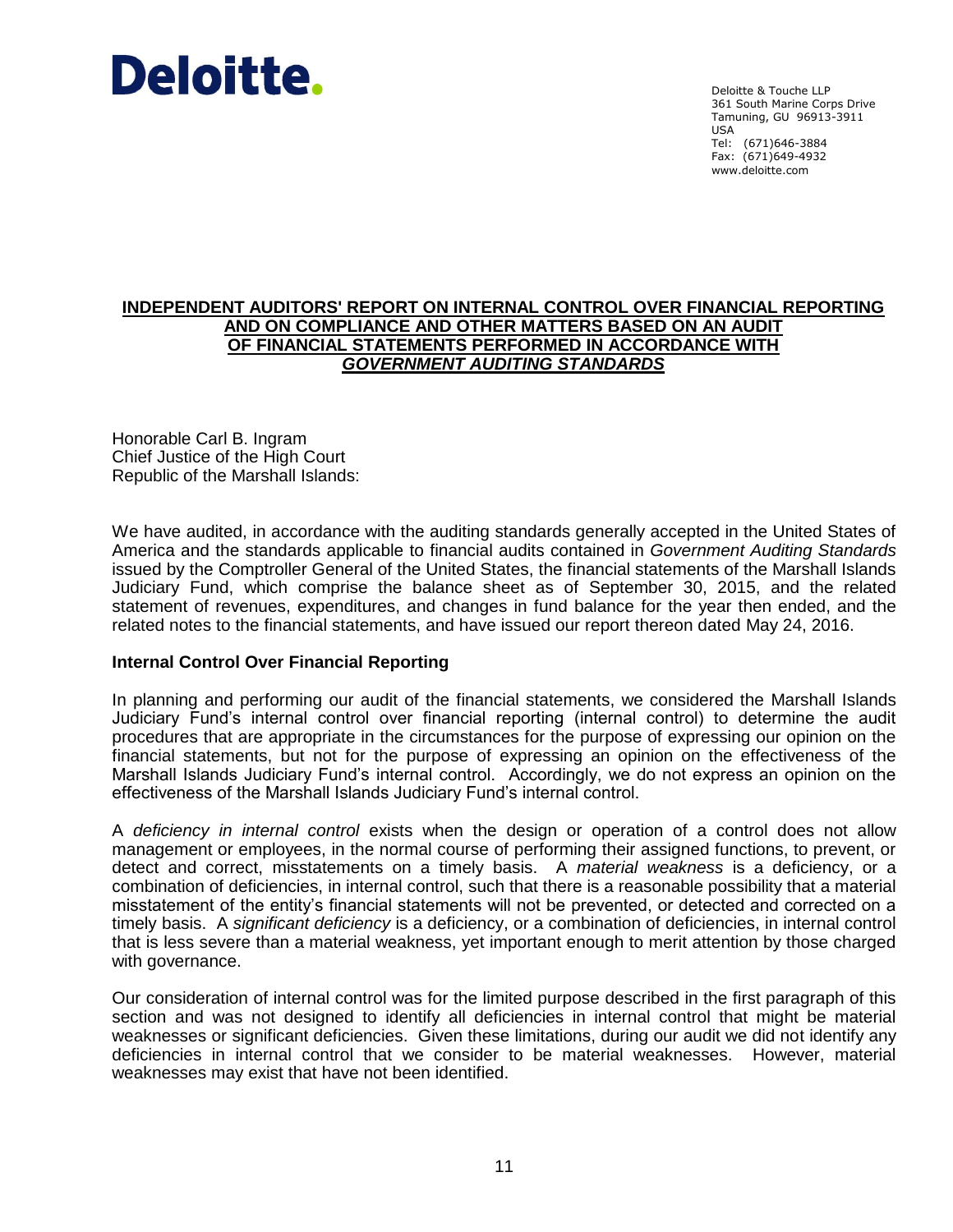# **Compliance and Other Matters**

As part of obtaining reasonable assurance about whether the Marshall Islands Judiciary Fund's financial statements are free from material misstatement, we performed tests of its compliance with certain provisions of laws, regulations, contracts, and grant agreements, noncompliance with which could have a direct and material effect on the determination of financial statement amounts. However, providing an opinion on compliance with those provisions was not an objective of our audit, and accordingly, we do not express such an opinion. The results of our tests disclosed no instances of noncompliance or other matters that are required to be reported under *Government Auditing Standards*.

#### **Purpose of this Report**

The purpose of this report is solely to describe the scope of our testing of internal control and compliance and the results of that testing, and not to provide an opinion on the effectiveness of the entity's internal control or on compliance. This report is an integral part of an audit performed in accordance with *Government Auditing Standards* in considering the entity's internal control and compliance. Accordingly, this communication is not suitable for any other purpose.

loite Nachell

May 24, 2016